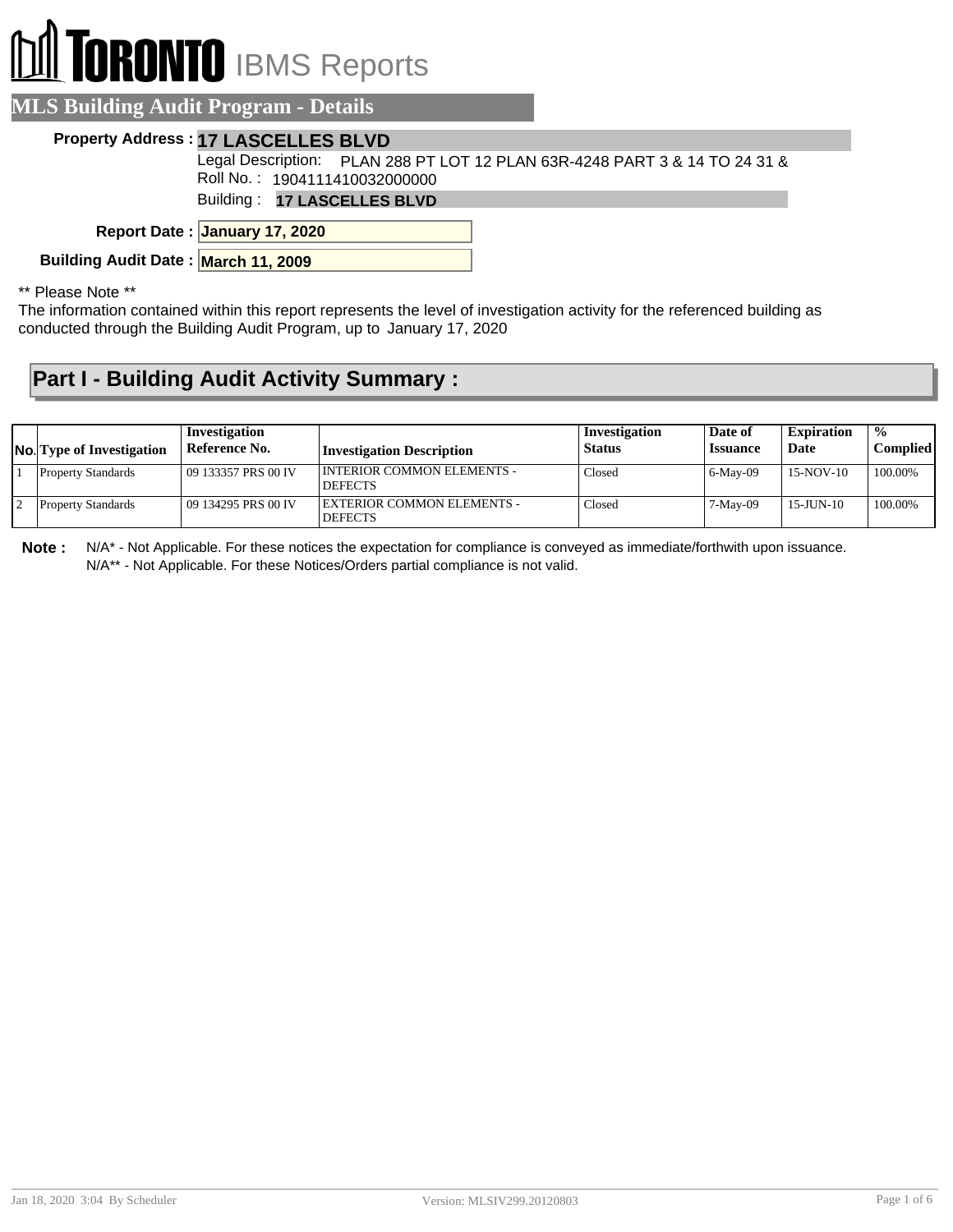## **Part II - Building Audit Details for Property Standards Orders :**

|    | Type of<br>No. Investigation                     | Investigation<br>Reference No. | <b>Investigation Description</b>                                 | <b>Investigation Date of</b><br><b>Status</b> | <b>Issuance</b> | <b>Expiration</b><br><b>Date</b> | <b>Next Scheduled</b><br><b>Inspection Date</b> |
|----|--------------------------------------------------|--------------------------------|------------------------------------------------------------------|-----------------------------------------------|-----------------|----------------------------------|-------------------------------------------------|
| 12 | Property Standards                               |                                | 09 134295 PRS 00 IV EXTERIOR COMMON ELEMENTS -<br><b>DEFECTS</b> | Closed                                        | 7-Mav-09        | 15-JUN-10                        | 15-Jun-10                                       |
|    | No. of defects contained within the Order:<br>22 |                                |                                                                  |                                               |                 |                                  |                                                 |

**0**

**No. of defects that remain outstanding :**

|                | <b>Deficiency Details</b>                                                                                                                                                                                                                                                                                            |              |               |  |  |  |  |
|----------------|----------------------------------------------------------------------------------------------------------------------------------------------------------------------------------------------------------------------------------------------------------------------------------------------------------------------|--------------|---------------|--|--|--|--|
| No.            | <b>Violation/Defect</b>                                                                                                                                                                                                                                                                                              | Location     | <b>Status</b> |  |  |  |  |
| 1              | The required guard(s) are not installed/maintained to comply with the Ontario Building Code,<br>namely; The openings through the guard do not prevent the passage of a spherical object having<br>a diameter of more than 100mm (4 inches).                                                                          | East         | Closed        |  |  |  |  |
| $\overline{2}$ | The required guard(s) are not installed/maintained to comply with the Ontario Building Code,<br>namely; The required guard is designed so that a member, attachment or opening between 100<br>mm (4 inches) and 900mm (35 inches) above the floor of the structure, which it is protecting,<br>facilitates climbing. | East         | Closed        |  |  |  |  |
| 3              | The required quard(s) are not installed/maintained to comply with the Ontario Building Code,<br>namely; The openings through the guard do not prevent the passage of a spherical object having<br>a diameter of more than 100mm (4 inches).                                                                          | East         | Closed        |  |  |  |  |
| 4              | The required guard(s) are not installed/maintained to comply with the Ontario Building Code,<br>namely; The openings through the guard do not prevent the passage of a spherical object having<br>a diameter of more than 100mm (4 inches).                                                                          | East         | Closed        |  |  |  |  |
| 5              | The required guard(s) are not installed/maintained to comply with the Ontario Building Code,<br>namely; The required guard is designed so that a member, attachment or opening between 100<br>mm (4 inches) and 900mm (35 inches) above the floor of the structure, which it is protecting,<br>facilitates climbing. | East         | Closed        |  |  |  |  |
| 6              | The required handrail is not installed/maintained to comply with the Ontario Building Code,<br>namely; The required handrail is not fully provided.                                                                                                                                                                  | East         | Closed        |  |  |  |  |
| $\overline{7}$ | The required guard(s) are not installed/maintained to comply with the Ontario Building Code,<br>namely; The open side of the exterior stairs is protected by a guard that is less than 920 mm (36<br>inches) in height.                                                                                              | East         | Closed        |  |  |  |  |
| 8              | The required guard(s) are not installed/maintained to comply with the Ontario Building Code,<br>namely; The required quard on the stair landing is less than 1070 mm (42 inches) in height.                                                                                                                          | East         | Closed        |  |  |  |  |
| 9              | The required guard on top of retaining wall is less than one thousand and seventy (1070)<br>millimetres high.(42 inches)                                                                                                                                                                                             | East         | Closed        |  |  |  |  |
| 10             | The required guard(s) are not installed/maintained to comply with the Ontario Building Code,<br>namely; The required guard is designed so that a member, attachment or opening between 100<br>mm (4 inches) and 900mm (35 inches) above the floor of the structure, which it is protecting,<br>facilitates climbing. | East         | Closed        |  |  |  |  |
| 11             | The required guard(s) are not installed/maintained to comply with the Ontario Building Code,<br>namely; The openings through the guard do not prevent the passage of a spherical object having<br>a diameter of more than 100mm (4 inches).                                                                          | North        | Closed        |  |  |  |  |
| 12             | The required guard(s) are not installed/maintained to comply with the Ontario Building Code,<br>namely; The required guard on the landing, is less than 1070 mm (42 inches) in height.                                                                                                                               | North        | Closed        |  |  |  |  |
| 13             | The required guard(s) are not installed to comply with the Ontario Building Code, namely; The<br>required guard on the landing, is not provided (the minimum guard height shall be 1070 mm (42<br>inches)).                                                                                                          | <b>North</b> | Closed        |  |  |  |  |
| 14             | The required handrail(s) are not installed to comply with the Ontario Building Code, namely; The<br>required handrails are not provided.                                                                                                                                                                             | North        | Closed        |  |  |  |  |
| 15             | The required guard(s) are not installed/maintained to comply with the Ontario Building Code,<br>namely; The required guard is designed so that a member, attachment or opening between 100<br>mm (4 inches) and 900mm (35 inches) above the floor of the structure, which it is protecting,<br>facilitates climbing. | North        | Closed        |  |  |  |  |
| 16             | The required handrail is not installed/maintained to comply with the Ontario Building Code,<br>namely; The required handrail for the stairs are not provided.                                                                                                                                                        | South        | Closed        |  |  |  |  |
| 17             | Exterior door has defective hardware.                                                                                                                                                                                                                                                                                | West         | Closed        |  |  |  |  |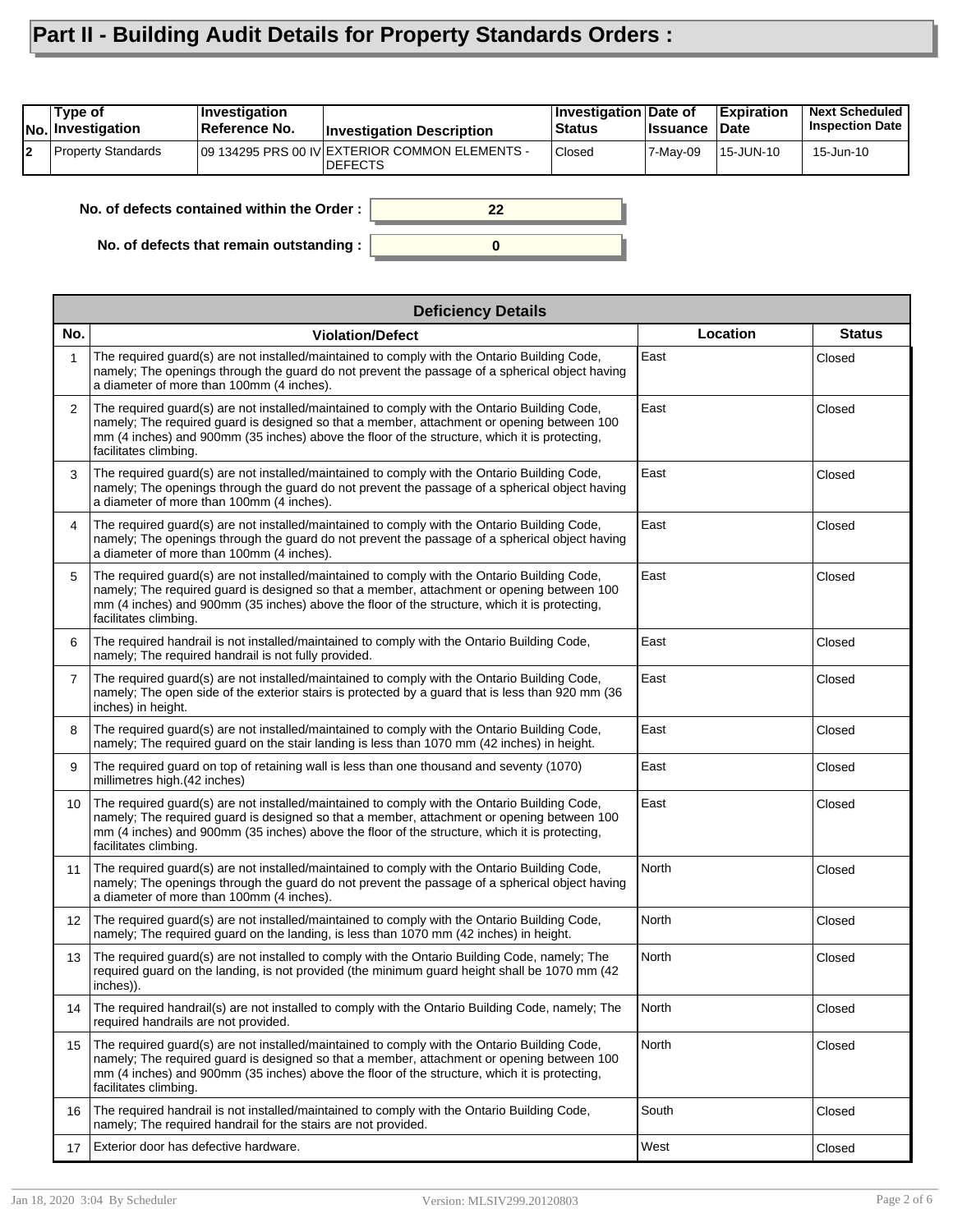| 18 | Equipment/attachment appurtenant to the building is not being maintained in good repair, namely, VWest<br>the wire conduit is defective.                                                                                                                                                                             |      | Closed |
|----|----------------------------------------------------------------------------------------------------------------------------------------------------------------------------------------------------------------------------------------------------------------------------------------------------------------------|------|--------|
| 19 | The required handrail is not installed to comply with the Ontario Building Code, namely; The<br>required handrail for the stairs is not provided.                                                                                                                                                                    | West | Closed |
| 20 | The required guard(s) are not installed/maintained to comply with the Ontario Building Code,<br>namely; The required guard is designed so that a member, attachment or opening between 100<br>mm (4 inches) and 900mm (35 inches) above the floor of the structure, which it is protecting,<br>facilitates climbing. | West | Closed |
| 21 | The ventilation grill is rusted.                                                                                                                                                                                                                                                                                     | West | Closed |
| 22 | The required guard(s) are not installed/maintained to comply with the Ontario Building Code,<br>namely; The openings through the guard do not prevent the passage of a spherical object having<br>a diameter of more than 100mm (4 inches).                                                                          | West | Closed |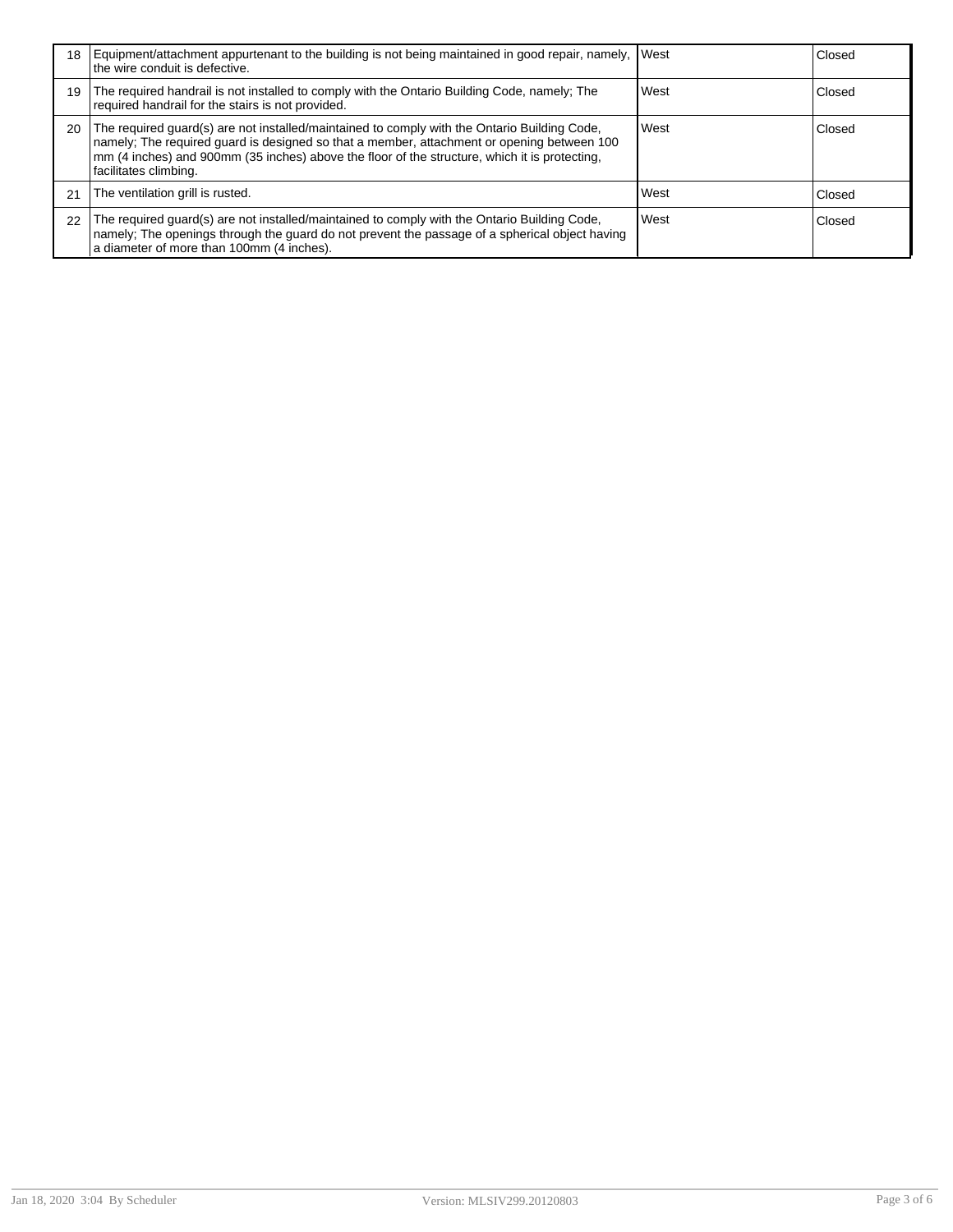| Type of<br>No. Investigation | $ $ Investigation<br>⊺Reference No. | <b>Investigation Description</b>                                  | <b>Investigation Date of</b><br><b>Status</b> | <b>Issuance</b> | <b>Expiration</b><br>Date | <b>Next Scheduled</b><br><b>Inspection Date</b> |
|------------------------------|-------------------------------------|-------------------------------------------------------------------|-----------------------------------------------|-----------------|---------------------------|-------------------------------------------------|
| Property Standards           |                                     | 109 133357 PRS 00 IV INTERIOR COMMON ELEMENTS -<br><b>DEFECTS</b> | Closed                                        | 6-Mav-09        | 15-NOV-10                 | 20-Jan-11                                       |

| No. of defects contained within the Order: |  |
|--------------------------------------------|--|
| No. of defects that remain outstanding :   |  |

|     | <b>Deficiency Details</b>                                                                                                                                                                                                                                                                                            |                 |               |  |  |  |  |  |
|-----|----------------------------------------------------------------------------------------------------------------------------------------------------------------------------------------------------------------------------------------------------------------------------------------------------------------------|-----------------|---------------|--|--|--|--|--|
| No. | <b>Violation/Defect</b>                                                                                                                                                                                                                                                                                              | Location        | <b>Status</b> |  |  |  |  |  |
| 1   | The lighting fixture is not protected from damage by the provision of wired glass or other suitable<br>means of protection.                                                                                                                                                                                          | 1st Floor       | Closed        |  |  |  |  |  |
| 2   | The required guard(s) are not installed/maintained to comply with the Ontario Building Code,<br>namely; The required guard is designed so that a member, attachment or opening between 100<br>mm (4 inches) and 900mm (35 inches) above the floor of the structure, which it is protecting,<br>facilitates climbing. | 2nd Floor       | Closed        |  |  |  |  |  |
| 3   | The lighting fixture is not protected from damage by the provision of wired glass or other suitable<br>means of protection.                                                                                                                                                                                          | 2nd Floor       | Closed        |  |  |  |  |  |
| 4   | The lighting fixture is not protected from damage by the provision of wired glass or other suitable<br>means of protection.                                                                                                                                                                                          | 3rd Floor       | Closed        |  |  |  |  |  |
| 5   | The lighting fixture is not protected from damage by the provision of wired glass or other suitable<br>means of protection.                                                                                                                                                                                          | 4th Floor       | Closed        |  |  |  |  |  |
| 6   | The lighting fixture is not protected from damage by the provision of wired glass or other suitable<br>means of protection.                                                                                                                                                                                          | 5th Floor       | Closed        |  |  |  |  |  |
| 7   | The lighting fixture is not protected from damage by the provision of wired glass or other suitable<br>means of protection.                                                                                                                                                                                          | 6th Floor       | Closed        |  |  |  |  |  |
| 8   | The lighting fixture is not protected from damage by the provision of wired glass or other suitable<br>means of protection.                                                                                                                                                                                          | 7th Floor       | Closed        |  |  |  |  |  |
| 9   | The lighting fixture is not protected from damage by the provision of wired glass or other suitable<br>means of protection.                                                                                                                                                                                          | 8th Floor       | Closed        |  |  |  |  |  |
| 10  | The lighting fixture is not protected from damage by the provision of wired glass or other suitable<br>means of protection.                                                                                                                                                                                          | 9th Floor       | Closed        |  |  |  |  |  |
| 11  | The lighting fixture is not protected from damage by the provision of wired glass or other suitable<br>means of protection.                                                                                                                                                                                          | 10th Floor      | Closed        |  |  |  |  |  |
| 12  | The lighting fixture is not protected from damage by the provision of wired glass or other suitable<br>means of protection.                                                                                                                                                                                          | 11th Floor      | Closed        |  |  |  |  |  |
| 13  | The lighting fixture is not protected from damage by the provision of wired glass or other suitable<br>means of protection.                                                                                                                                                                                          | 12th Floor      | Closed        |  |  |  |  |  |
| 14  | The lighting fixture is not protected from damage by the provision of wired glass or other suitable<br>means of protection.                                                                                                                                                                                          | 14th Floor      | Closed        |  |  |  |  |  |
| 15  | The lighting fixture is not protected from damage by the provision of wired glass or other suitable<br>means of protection.                                                                                                                                                                                          | 15th Floor      | Closed        |  |  |  |  |  |
| 16  | The lighting fixture is not protected from damage by the provision of wired glass or other suitable<br>means of protection.                                                                                                                                                                                          | 16th Floor      | Closed        |  |  |  |  |  |
| 17  | The lighting fixture is not protected from damage by the provision of wired glass or other suitable<br>means of protection.                                                                                                                                                                                          | 17th Floor      | Closed        |  |  |  |  |  |
| 18  | The ventilation system or unit is not regularly cleaned, namely; the vent grill.                                                                                                                                                                                                                                     | <b>Basement</b> | Closed        |  |  |  |  |  |
| 19  | The lighting fixture is not protected from damage by the provision of wired glass or other suitable<br>means of protection.                                                                                                                                                                                          | Basement        | Closed        |  |  |  |  |  |
| 20  | The trapped floor drain is not screened with a metal grill or other suitable material so as to<br>effectively exclude rodents.                                                                                                                                                                                       | <b>Basement</b> | Closed        |  |  |  |  |  |
| 21  | The lighting fixture is not protected from damage by the provision of wired glass or other suitable<br>means of protection.                                                                                                                                                                                          | <b>Basement</b> | Closed        |  |  |  |  |  |
| 22  | The lighting fixture is not protected from damage by the provision of wired glass or other suitable<br>means of protection.                                                                                                                                                                                          | <b>Basement</b> | Closed        |  |  |  |  |  |
| 23  | The lighting fixture is not protected from damage by the provision of wired glass or other suitable<br>means of protection.                                                                                                                                                                                          | <b>Basement</b> | Closed        |  |  |  |  |  |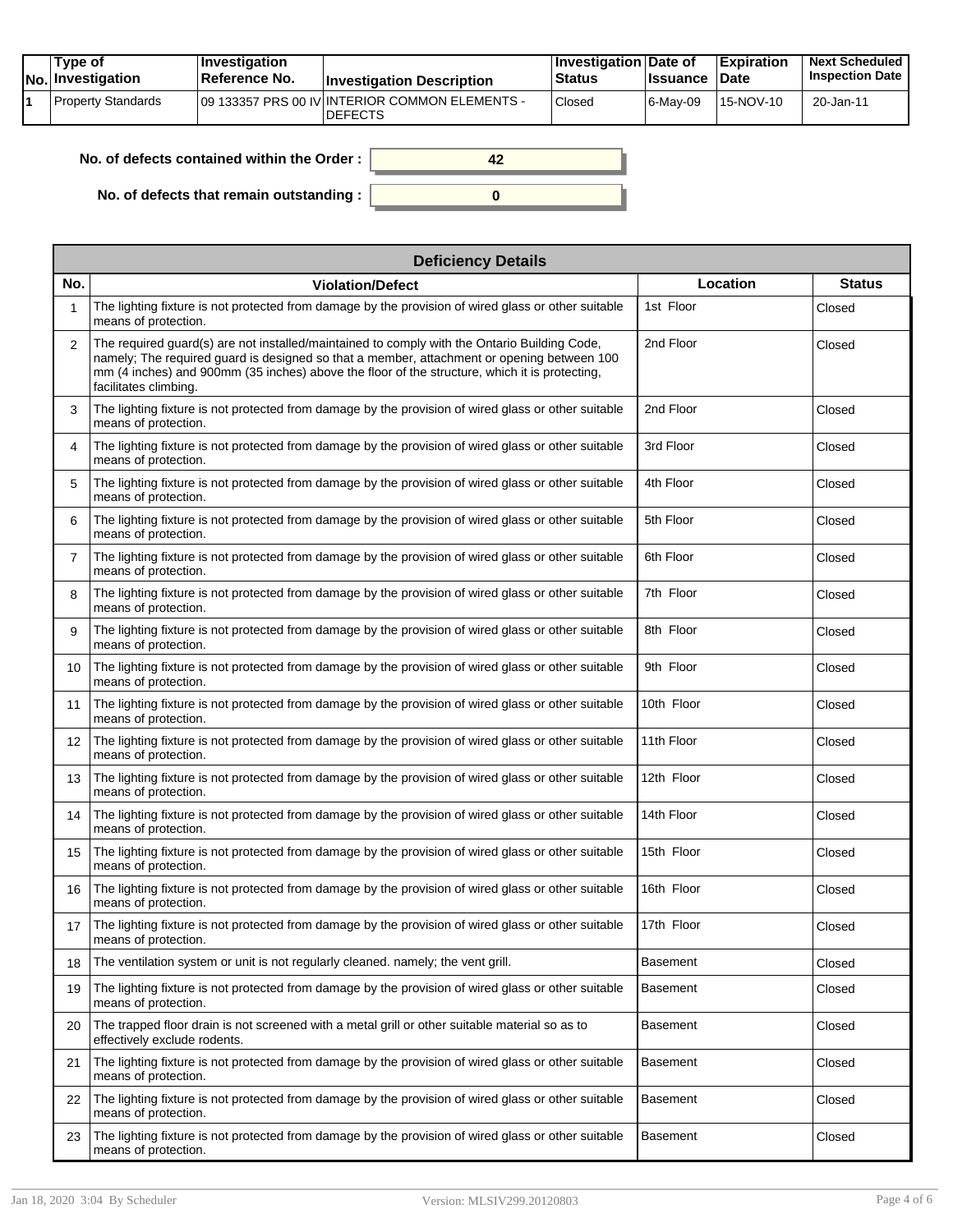| 24 | The lighting fixture is not protected from damage by the provision of wired glass or other suitable<br>means of protection.                                                                                                                                                                                                                                                                                                                                          | <b>Basement</b> | Closed |
|----|----------------------------------------------------------------------------------------------------------------------------------------------------------------------------------------------------------------------------------------------------------------------------------------------------------------------------------------------------------------------------------------------------------------------------------------------------------------------|-----------------|--------|
| 25 | The lighting fixture is not protected from damage by the provision of wired glass or other suitable<br>means of protection.                                                                                                                                                                                                                                                                                                                                          | <b>Basement</b> | Closed |
| 26 | The lighting fixture is not protected from damage by the provision of wired glass or other suitable<br>means of protection.                                                                                                                                                                                                                                                                                                                                          | <b>Basement</b> | Closed |
| 27 | The lighting fixture is not protected from damage by the provision of wired glass or other suitable<br>means of protection.                                                                                                                                                                                                                                                                                                                                          | <b>Basement</b> | Closed |
| 28 | The lighting fixture is not protected from damage by the provision of wired glass or other suitable<br>means of protection.                                                                                                                                                                                                                                                                                                                                          | <b>Basement</b> | Closed |
| 29 | The lighting fixture is not protected from damage by the provision of wired glass or other suitable<br>means of protection.                                                                                                                                                                                                                                                                                                                                          | <b>Basement</b> | Closed |
| 30 | The interior lighting of the building area does not meet the level of illumination specified for the<br>area in the Ontario Building Code. Namely; but not limited to the lighting in the boiler room (200<br>lux req), garbage storage room(50 lux req), recycling room(50 lux req), electrical room(200 lux<br>req), laundry room(200 lux req) and locker rooms(50 lux req) does not meet the requirements as<br>set out in the Ontario building code requirement. | <b>Building</b> | Closed |
| 31 | The average level of 50 lux (4.6 foot candles) is not being provided to the corridor(s.                                                                                                                                                                                                                                                                                                                                                                              | Hall            | Closed |
| 32 | The interior lighting of the building area does not meet the level of illumination specified for the<br>area in the Ontario Building Code. Namely; The interior lighting in the garbage chute rooms does<br>not meet the requirement as set out in the Ontario Building Code.                                                                                                                                                                                        | Hall            | Closed |
| 33 | The required guard(s) are not installed/maintained to comply with the Ontario Building Code,<br>namely; The required guard is designed so that a member, attachment or opening between 100<br>mm (4 inches) and 900mm (35 inches) above the floor of the structure, which it is protecting,<br>facilitates climbing.                                                                                                                                                 | Lobby           | Closed |
| 34 | The required guard(s) are not installed/maintained to comply with the Ontario Building Code,<br>namely; The openings through the guard do not prevent the passage of a spherical object having<br>a diameter of more than 100mm (4 inches).                                                                                                                                                                                                                          | Stairway        | Closed |
| 35 | The required guard(s) are not installed/maintained to comply with the Ontario Building Code,<br>namely; The required guard is designed so that a member, attachment or opening between 100<br>mm (4 inches) and 900mm (35 inches) above the floor of the structure, which it is protecting,<br>facilitates climbing.                                                                                                                                                 | Stairway        | Closed |
| 36 | The required guard(s) are not installed/maintained to comply with the Ontario Building Code,<br>namely; The required guard on the stair landings, are less than 1070 mm (42 inches) in height.                                                                                                                                                                                                                                                                       | Stairway        | Closed |
| 37 | The required guard(s) are not installed/maintained to comply with the Ontario Building Code,<br>namely; The required guard is designed so that a member, attachment or opening between 100<br>mm (4 inches) and 900mm (35 inches) above the floor of the structure, which it is protecting,<br>facilitates climbing.                                                                                                                                                 | Stairway        | Closed |
| 38 | The required guard(s) are not installed/maintained to comply with the Ontario Building Code,<br>namely; The required guard is designed so that a member, attachment or opening between 100<br>mm (4 inches) and 900mm (35 inches) above the floor of the structure, which it is protecting,<br>facilitates climbing.                                                                                                                                                 | Stairway        | Closed |
| 39 | The required guard(s) are not installed/maintained to comply with the Ontario Building Code,<br>namely; The open side of the interior/exterior stairs is protected by a guard that is less than 920<br>mm (36 inches) in height.                                                                                                                                                                                                                                     | Stairway        | Closed |
| 40 | Wall(s) not maintained free of holes, cracks, damaged and deteriorated materials (water seepage<br>evident0                                                                                                                                                                                                                                                                                                                                                          | Stairway        | Closed |
| 41 | The required guard(s) are not installed/maintained to comply with the Ontario Building Code,<br>namely; The open side of the interior/exterior stairs is protected by a quard that is less than 920<br>mm (36 inches) in height.                                                                                                                                                                                                                                     | Stairway        | Closed |
| 42 | The required guard(s) are not installed/maintained to comply with the Ontario Building Code,<br>namely; The open side of the interior stairs is protected by a quard that is less than 920 mm (36<br>inches) in height.                                                                                                                                                                                                                                              | Stairway        | Closed |